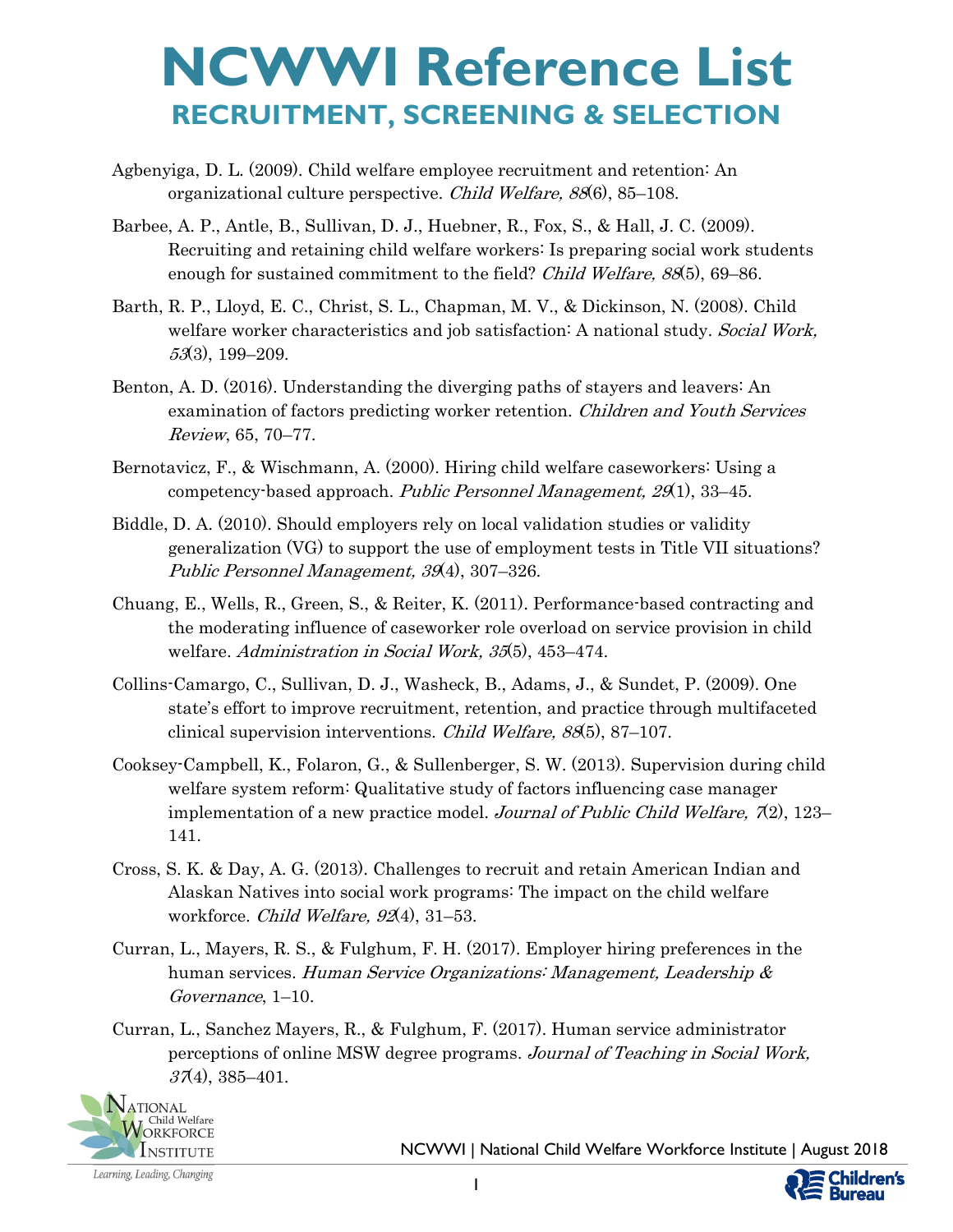- Deck, S. M., Miller, J. J., & Conley, C. L. (2017). Field note—from MSW to J-O-B: Using field seminar to prepare students for employment. Journal of Social Work Education, 1–6.
- Dorch, E., McCarthy, M. L., & Denofrio, D. (2008). Calculating child welfare separation, replacement, and training costs. Social Work in Public Health, 23(6), 39-54.
- Doverspike, D., Qin, L., Magee, M. P., Snell, A. F., & Vaiana, L. P. (2011). The public sector as a career choice: Antecedents of an expressed interest in working for the federal government. Public Personnel Management,  $40(2)$ , 119–132.
- Ellett, A. J., Ellett, C. D., Ellis, J., & Lerner, B. (2009). A research-based child welfare employee selection protocol: Strengthening retention of the workforce. Child Welfare, 88(5), 49–68.
- Erickson, W. A., von Schrader, S., Bruyere, S. M, VanLooy, S. A., & Matteson, D. S. (2014). Disability-inclusive employer practices and hiring of individuals with disabilities. Rehabilitation Research, Policy, and Education, 28(4), 309–323.
- Faller, C. K., Masternak, M., Grinnell-Davis, C., Grabarek, M., Sieffert, J., & Bernatovicz, F. (2009). Realistic job previews in child welfare: State of innovation and practice. Child Welfare, 88(5), 23–47.
- Farber, J., & Munson, S. (2010). Strengthening the child welfare workforce: Lessons from litigation. Journal of Public Child Welfare, 4(2), 132–157.
- Fluke, J. D., Corwin, T. W., Hollinshead, D. M., & Maher, E. J. (2016). Family preservation or child safety? Associations between child welfare workers' experience, position, and perspectives. Children and Youth Services Review, 69, 210–218.
- Fox, S., Miller, V., & Barbee, A. (2003). Finding and keeping child welfare workers: Effective use of training and professional development. Journal of Human Behavior in the Social Environment,  $\pi(1/2)$ , 67–81.
- Franke, T., Bagdasaryan, S., & Furman, W. (2009). A multivariate analysis of training, education, and readiness for public child welfare practice. Children and Youth Services Review, 31(12), 1330–1336.
- Gomez, R. J., Travis, D. J., Ayers-Lopez, S., & Schwab, A. J. (2010). In search of innovation: A national qualitative analysis of child welfare recruitment and retention effort. Children and Youth Services Review, 32(5), 664–671.
- Graef, M. I., & Potter, M. E. (2002). Alternative solutions to the child protective services staffing crisis: Innovations from industrial/organizational psychology. Protecting Children,  $17(3)$ , 18-31.



NCWWI | National Child Welfare Workforce Institute | August 2018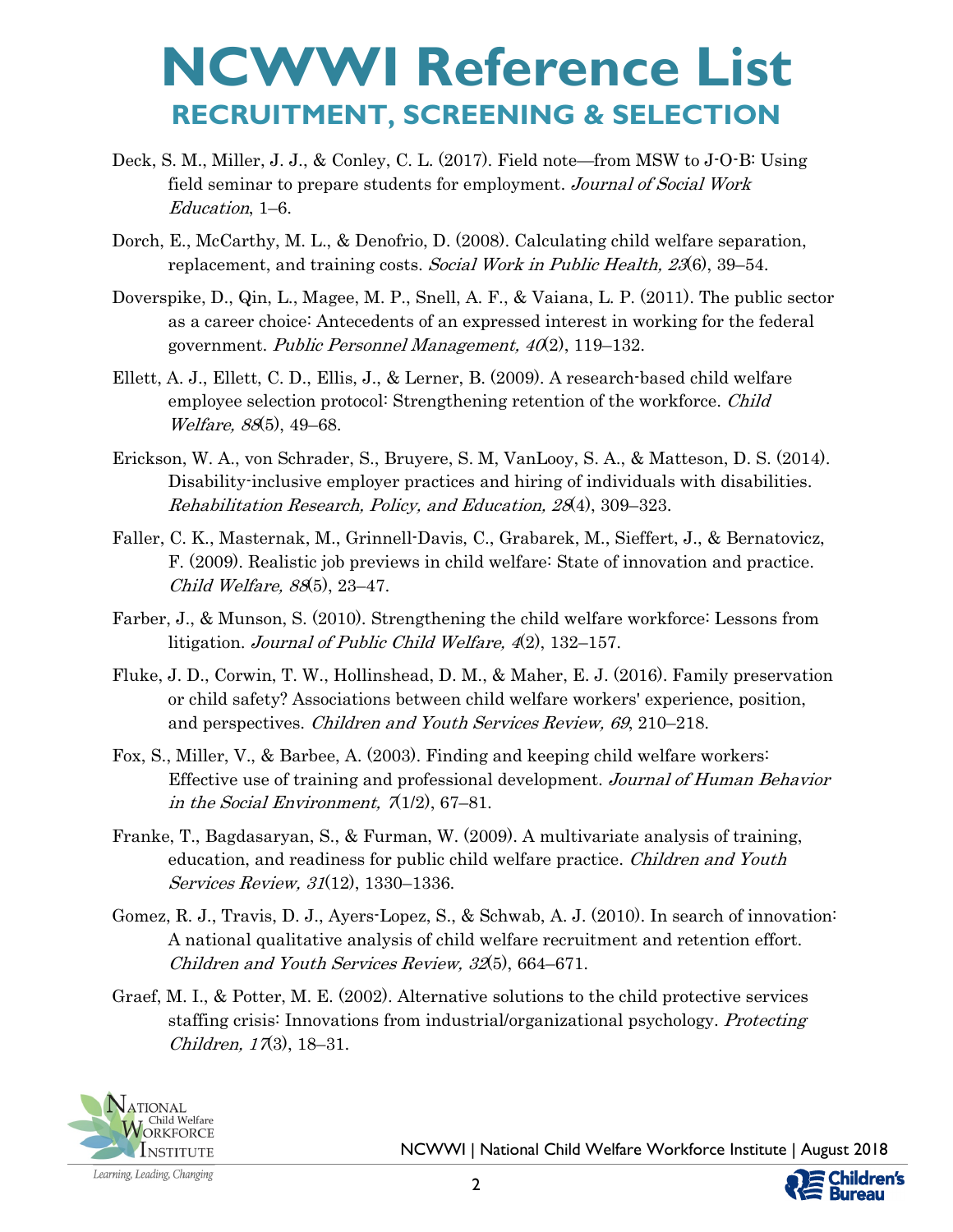- Huffcutt, A. I. (2011). An empirical review of the employment interview construct literature. *International Journal of Selection and Assessment, 19*(1), 62–81.
- Hwang, J., & Hopkins, K. M. (2012). Organizational inclusion, commitment, and turnover among child welfare workers: A multilevel mediation analysis. Administration in Social Work, 36(1), 23-29.
- Jacquet, S. E. (2012). Successful student recruitment for public child welfare: Results from California's Title IV-E MSW stipend program evaluation. Journal of Public Child Welfare, 6(4), 405-424.
- Kaye, S., DePanfilis, D., Bright, C. L., & Fisher, C. (2012). Applying implementation drivers to child welfare systems change: Examples from the field. Journal of Public Child *Welfare,*  $6(4)$ , 512–530.
- Lawrence, C. K., Zeitlin, W. S., Auerbach, C., & Claiborne, N. (2015). Climate change in private child welfare organizations. Human Service Organizations: Management, Leadership & Governance, 1–16.
- Lietz, C. A., & Julien-Chinn, F. J. (2017). Do the components of strengths-based supervision enhance child welfare workers' satisfaction with supervision? Families in Society: The Journal of Contemporary Social Services, 98(2), 146–155.
- Llorens, J. J., & Kellough, J. E. (2007). A revolution in public personnel administration: The growth of web-based recruitment and selection processes in the federal service. Public Personnel Management, 36(3), 207–221.
- Macan, T. (2009). The employment interview: A review of current studies and directions for future research. Human Resources Management Review, 19(3), 203-218.
- Maynard, D. C. & Parfyonova, N. M. (2013). Perceived over-qualification and withdrawal behaviours: Examining the roles of job attitudes and work values. Journal of Occupational and Organizational Psychology, 86, 435–455.
- Mor Barak, M. E., Lizano, E. L., Kim, A., Duan, L., Rhee, M. K., Hsiao, H. Y., & Brimhall, K. C. (2016). The promise of diversity management for climate of inclusion: A stateof-the-art review and meta-analysis. Human Service Organizations: Management, Leadership & Governance,  $40(4)$ ,  $305-333$ .
- Ng, T. W. H., & Feldman, D. C. (2009). Age, work experience, and the psychological contract. Journal of Organizational Behavior,  $30(8)$ , 1053–1075.
- Piescher, K. N., LaLiberte, T., & Lee, M. (2018). The role of Title IV-E education and training in child protection workforce diversification. Journal of Public Child Welfare, 12(3), 333–353.



NCWWI | National Child Welfare Workforce Institute | August 2018

ildren's Bureau